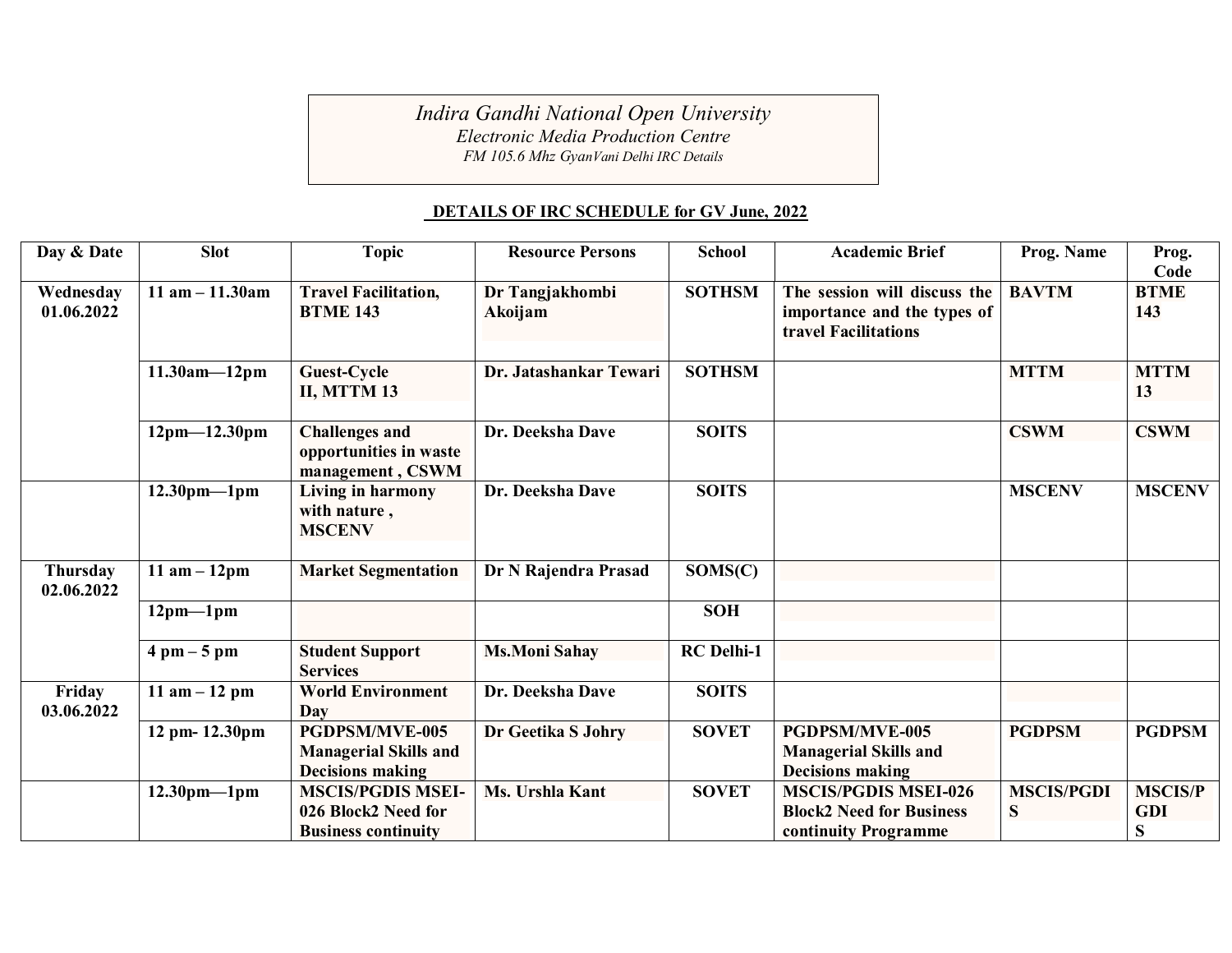|                               |                               | Programme                                                                                        |                          |                   |                                                                                                                                                                  |                                                                       |                                  |
|-------------------------------|-------------------------------|--------------------------------------------------------------------------------------------------|--------------------------|-------------------|------------------------------------------------------------------------------------------------------------------------------------------------------------------|-----------------------------------------------------------------------|----------------------------------|
| <b>Saturday</b><br>04.06.2022 | 11 am $-12$ pm                | 1. First Information<br><b>Report</b><br>2. Trafficking of<br>Persons Bill 2016                  | <b>Pre Recorded</b>      | <b>SOL</b>        |                                                                                                                                                                  |                                                                       |                                  |
|                               | 12 pm- 1 pm                   | <b>Communication Skills</b><br>(Writing a CV)<br><b>B.A BEGLA -138</b>                           | Dr. Anamika Shukla       | <b>SOH</b>        |                                                                                                                                                                  | B.A                                                                   | <b>BEGLA-</b><br>138             |
| <b>Sunday</b><br>05.06.2022   | 11 am $-12$ pm                | <b>Salary Administration</b>                                                                     | Dr. S. Kanal             | <b>SOSS</b>       |                                                                                                                                                                  |                                                                       |                                  |
|                               | $12$ pm- 1 pm                 | <b>Student Support</b><br><b>Services</b>                                                        | <b>Dr.Ashok Sharma</b>   | <b>RC</b> Delhi-1 |                                                                                                                                                                  |                                                                       |                                  |
| <b>Monday</b><br>06.06.2022   | 11 am $-12$ pm                | <b>Strengthening the</b><br>Panchayati Raj<br><b>Institutions-Current</b><br><b>Perspectives</b> | Dr. Sandhya Chopra       | <b>SOSS</b>       |                                                                                                                                                                  |                                                                       |                                  |
|                               | $12$ pm- $1$ pm               | Vidhyarthi Vishesh:<br>Aap Ki Khatir                                                             | <b>Dr Bharat Bhushan</b> | <b>SSC</b>        |                                                                                                                                                                  |                                                                       |                                  |
| <b>Tuesday</b><br>07.06.2022  | 11 am $-12$ pm                |                                                                                                  |                          | <b>SOEDS</b>      |                                                                                                                                                                  |                                                                       | <b>Details</b><br><b>Awaited</b> |
|                               | $12$ pm- $1$ pm               | 1.Global Warming &<br><b>Climate Change</b><br>2.Doing Project in<br><b>MSc</b>                  | <b>Pre Recorded</b>      | <b>SOS</b>        |                                                                                                                                                                  |                                                                       |                                  |
| Wednesday<br>08.06.2022       | 11 am $-12$ pm                | Play & Its Role in<br>Development                                                                | Dr Preetika Badgujar     | <b>SOCE</b>       | Focus will be on discussing<br>role of<br>play<br>$\mathbf{in}$<br>the<br>development of children,<br>kids and play and factors<br>that influence childrens play | Diploma in<br>Early<br><b>Childhood</b><br>Care &<br><b>Education</b> | <b>DECE</b>                      |
|                               | $12$ pm- $1$ pm               | <b>New Media &amp; Society</b>                                                                   | <b>Prof Arul Selvan</b>  | <b>SOJNMS</b>     |                                                                                                                                                                  |                                                                       |                                  |
| <b>Thursday</b><br>09.06.2022 | 11 am $-12$ pm                | <b>CCLBL</b>                                                                                     | Dr. Anand Gupta          | <b>SOL</b>        |                                                                                                                                                                  |                                                                       |                                  |
|                               | 12 pm- 1 pm                   |                                                                                                  |                          | <b>SOGDS</b>      |                                                                                                                                                                  |                                                                       | <b>Details</b><br><b>Awaited</b> |
|                               | $4 \text{ pm} - 5 \text{ pm}$ | <b>Student Support</b>                                                                           | Dr.Ataur-Rahman          | <b>RC</b> Delhi-2 |                                                                                                                                                                  |                                                                       |                                  |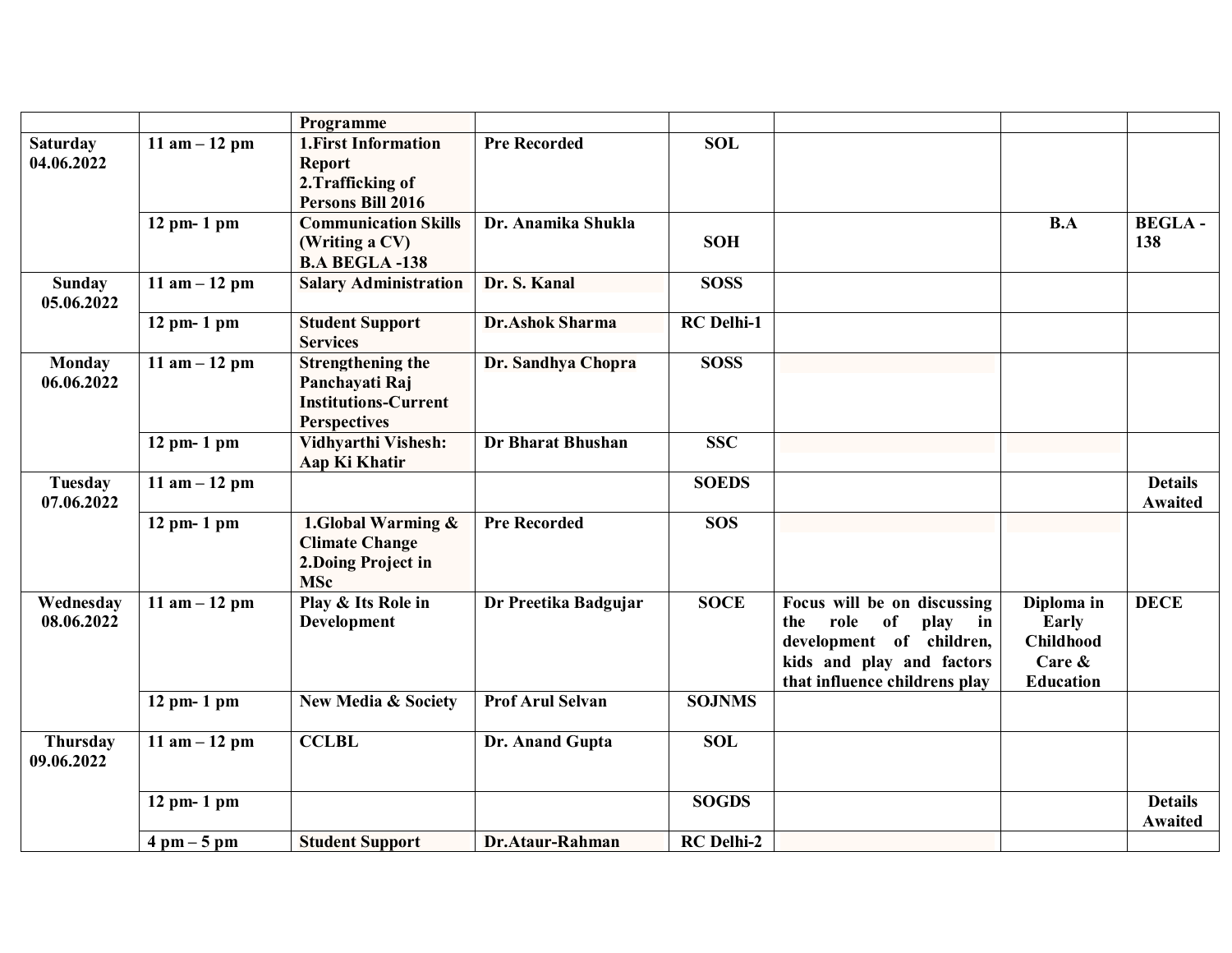|                               |                 | <b>Services</b>                                                                                              |                                |                   |                 |                           |
|-------------------------------|-----------------|--------------------------------------------------------------------------------------------------------------|--------------------------------|-------------------|-----------------|---------------------------|
| Friday<br>10.06.2022          | 11 am $-12$ pm  |                                                                                                              |                                | <b>SOSW</b>       |                 |                           |
|                               | 12 pm- 1 pm     | <b>Inventory Planning</b><br>and Warehousing<br><b>Systems</b>                                               | Prof. Ashish Agarwal           | <b>SOET</b>       |                 |                           |
| <b>Saturday</b><br>11.06.2022 | 11 am $-12$ pm  | 1. Policies &<br><b>Programme for Zero</b><br><b>Hunger</b> in India<br>2. Training in Food<br><b>Safety</b> | <b>Pre Recorded</b>            | <b>SOA</b>        |                 |                           |
|                               | 12 pm- 1 pm     | 1. Making Subject<br><b>Choice</b><br>2. How Do You Write<br><b>Research Synopsis</b>                        | <b>Pre Recorded</b>            | <b>SOE</b>        |                 |                           |
| <b>Sunday</b><br>12.06.2022   | 11 am $-12$ pm  | 1. Meaning & Types of<br>Companies<br>2. Staffing & Directing<br>as a Management<br>Concept                  | <b>Pre Recorded</b>            | <b>SOMS</b>       |                 |                           |
|                               | 12 pm- 1 pm     | <b>Student Support</b><br><b>Services</b>                                                                    | Dr.Meena Sigh                  | <b>RC</b> Delhi-2 |                 |                           |
| <b>Monday</b><br>13.06.2022   | 11 am $-12$ pm  | <b>Riverine Trade Routes</b><br>in Ancient India                                                             | Dr. Sanghamitra Rai<br>Verman  | <b>SOSS</b>       |                 |                           |
|                               | 12 pm- 1 pm     | <b>Bhartiy Upnyas:</b><br>Sanskar Upnyas Ki<br><b>Mul Sanvedna</b>                                           | Dr. Hrashita & Dr.<br>Rajwanti | <b>SOH</b>        | <b>MA Hindi</b> | <b>MHD-16</b>             |
| <b>Tuesday</b><br>14.06.2022  | 11 $am - 12 pm$ |                                                                                                              |                                | <b>SOCIS</b>      |                 | <b>Details</b><br>Awaited |
|                               | 12 pm- 1 pm     | 1. Introduction to<br><b>Calculus</b><br>2. Environmental<br><b>Inspirations</b>                             | <b>Pre Recorded</b>            | <b>SOS</b>        |                 |                           |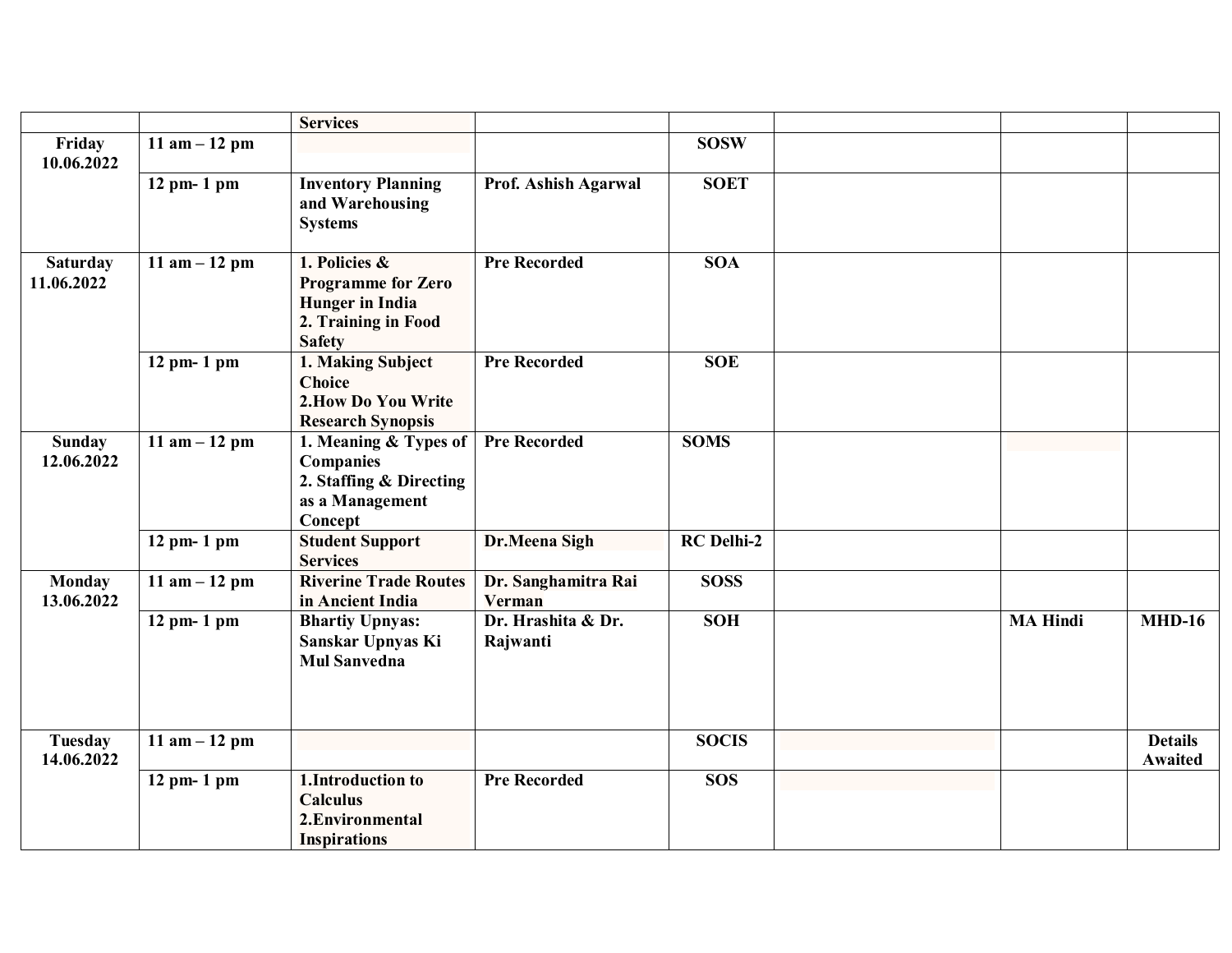| Wednesday       | $11$ am $- 11.30$ am          | <b>Dissertation Proposal</b>    | Dr. Tangjakhombi         | <b>SOTHSM</b>     | This session will be discuss                              | <b>MTTM</b> | <b>MTTM</b>    |
|-----------------|-------------------------------|---------------------------------|--------------------------|-------------------|-----------------------------------------------------------|-------------|----------------|
| 15.06.2022      |                               | Preparation and                 | Akoijam                  |                   | dissertation<br>the<br>work                               |             | 16             |
|                 |                               | Submission                      |                          |                   | <b>MTTM</b><br>of<br>component                            |             |                |
|                 |                               |                                 |                          |                   | Programme                                                 |             |                |
|                 | $11.30am - 12pm$              | <b>Elements of</b>              | Prof. Paramita           | <b>SOTHSM</b>     | This session will discuss will                            | CTS, BTS,   | <b>PS</b> 6,   |
|                 |                               | <b>Marketing Mix in</b>         | Suklabaidya              |                   | continue the discussion on                                | DTS, BAVTM  | <b>BTMC</b>    |
|                 |                               | Tourism Promotion-              |                          |                   | third<br>of<br>element<br>the                             |             | 136            |
|                 |                               | <b>II</b> (Promotion Mix)       |                          |                   | marketing mix, popularly<br>$3^{\rm rd}$                  |             |                |
|                 |                               |                                 |                          |                   | as<br>P.i.e<br>known                                      |             |                |
|                 |                               |                                 |                          |                   | promotion. Personal selling<br>as an element of promotion |             |                |
|                 |                               |                                 |                          |                   | mix will be discussed in                                  |             |                |
|                 |                               |                                 |                          |                   | details<br>along<br>with<br>the                           |             |                |
|                 |                               |                                 |                          |                   | advantages<br>and                                         |             |                |
|                 |                               |                                 |                          |                   | disadvantages.                                            |             |                |
|                 | $12$ pm- 1 pm                 | <b>Issues related to</b>        | <b>Prof C R K Murthy</b> | <b>STRIDE</b>     |                                                           | <b>MADE</b> | MDE-           |
|                 |                               | <b>Project Work of</b>          |                          |                   |                                                           |             | 520            |
|                 |                               | MDE-520 of MADE                 |                          |                   |                                                           |             |                |
|                 |                               | Programme.                      |                          |                   |                                                           |             |                |
| <b>Thursday</b> | 11 am $-12$ pm                | <b>Introduction to</b>          | Dr Rashmi Bansal         | SOMS(C)           |                                                           |             |                |
| 16.06.2022      |                               | <b>Business Environment</b>     |                          |                   |                                                           |             |                |
|                 | $12$ pm- $1$ pm               |                                 |                          | <b>SOFL</b>       |                                                           |             | <b>Details</b> |
|                 |                               |                                 |                          |                   |                                                           |             | Awaited        |
|                 | $4 \text{ pm} - 5 \text{ pm}$ | <b>Student Support</b>          | <b>Dr.M.R Faisal</b>     | <b>RC</b> Delhi-3 |                                                           |             |                |
|                 |                               | <b>Services</b>                 |                          |                   |                                                           |             |                |
| Friday          | 11 am $-12$ pm                | Cognitive                       | <b>Pre Recorded</b>      | <b>SOCE</b>       |                                                           |             |                |
| 17.06.2022      |                               | <b>Devepolment During</b>       |                          |                   |                                                           |             |                |
|                 |                               | <b>Toddlerhood Part 1 &amp;</b> |                          |                   |                                                           |             |                |
|                 | 12 pm- 12.30 pm               | $\boldsymbol{2}$                |                          | <b>SOTST</b>      |                                                           |             | <b>Details</b> |
|                 |                               |                                 |                          |                   |                                                           |             | <b>Awaited</b> |
| <b>Saturday</b> | 11 $am - 12 pm$               | 1. Role of Information          |                          | <b>SOTHSM</b>     |                                                           |             |                |
| 18.06.2022      |                               | <b>Technoly</b>                 |                          |                   |                                                           |             |                |
|                 |                               | 2.Planning A                    |                          |                   |                                                           |             |                |
|                 |                               | convention                      |                          |                   |                                                           |             |                |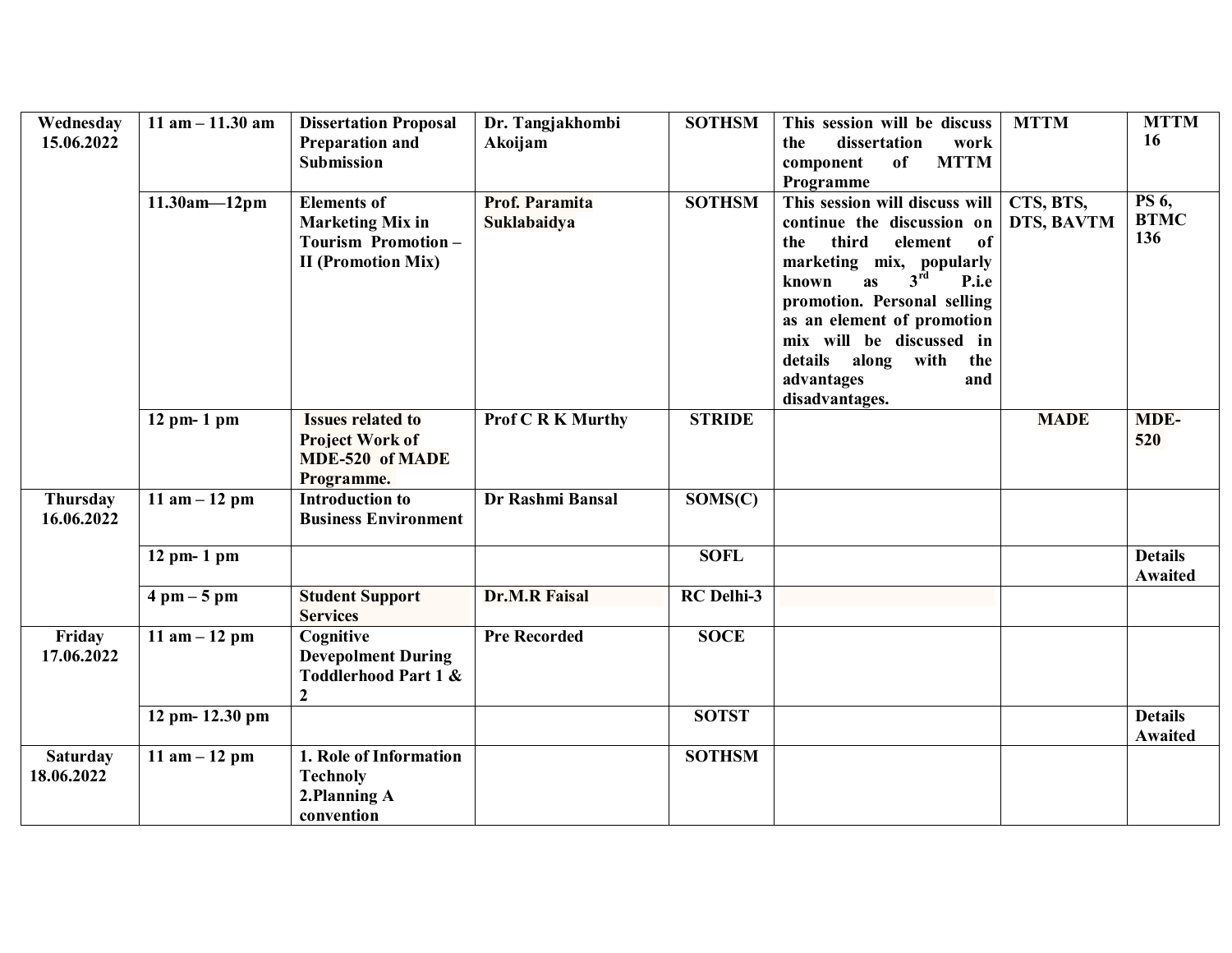|                               | 12 pm- 1 pm                   | विभक्त्यर्थ प्रकरण                                                                                                            | Dr. Asheesh Kumar                            | <b>SOH</b>                 |                                             | <b>BAG</b> Sanskrit                                   | <b>BSKC-</b>                     |
|-------------------------------|-------------------------------|-------------------------------------------------------------------------------------------------------------------------------|----------------------------------------------|----------------------------|---------------------------------------------|-------------------------------------------------------|----------------------------------|
|                               |                               | (Vibhaktyarth<br>prakaran)<br><b>BAG Sanskrit BSKC-</b><br>134                                                                |                                              |                            |                                             |                                                       | 134                              |
| <b>Sunday</b><br>19.06.2022   | 11 $am - 12 pm$               | 1. Counseling for<br><b>Success and</b><br><b>Happiness: Emotional</b><br>Intelligence<br>2. Past as Reflected in<br>A museum | <b>Pre Recorded</b>                          | <b>SOS</b><br><b>SOVET</b> |                                             |                                                       |                                  |
|                               | $12$ pm- 1 pm                 | <b>Student Support</b><br><b>Services</b>                                                                                     | Dr.Sweta Singh                               | <b>RSD</b>                 |                                             |                                                       |                                  |
| <b>Monday</b><br>20.06.2022   | $11$ am $-12$ pm              |                                                                                                                               |                                              | <b>SOSS</b>                |                                             |                                                       | <b>Details</b><br><b>Awaited</b> |
|                               | 12 pm- 1 pm                   | Dacan Mein Urdu<br>Zaban-O-Adab Ka<br><b>Agaaz O Irtega</b><br><b>MA Urdu MAUD</b>                                            | Dr Liaqat Ali                                | <b>SOH</b>                 |                                             | <b>MA Urdu</b>                                        | <b>MAUD</b>                      |
| <b>Tuesday</b><br>21.06.2022  | 11 am $-12$ pm                | <b>Managing</b><br><b>Assessment</b>                                                                                          | Dr. Elizabeth Kuruvilla                      | <b>SOE</b>                 |                                             |                                                       | <b>PGDSLM</b><br><b>MES-006</b>  |
|                               | $12$ pm- 1 pm                 | 1.Drug Metabolism<br>2. Spectroscopy: An<br><b>Introduction</b>                                                               | <b>Pre Recorded</b>                          | <b>SOS</b>                 |                                             |                                                       |                                  |
| Wednesday<br>22.06.2022       | 11 am $-12$ pm                | <b>Introduction to</b><br><b>Apparel</b><br><b>Merchandising Part II</b>                                                      | Dr Richa Prakash & Dr<br><b>Anuradh Arya</b> | <b>SOCE</b>                | Scope of study and<br>significance of study | Certificate in<br><b>Apparel</b><br>Merchandisin<br>g | <b>APMER</b>                     |
|                               | $12$ pm- $1$ pm               | <b>Programmes of School</b><br>of Law                                                                                         | Dr. Suneet K.<br>Srivastava                  | <b>SOL</b>                 |                                             |                                                       |                                  |
| <b>Thursday</b><br>23.06.2022 | 11 $am - 12 pm$               |                                                                                                                               |                                              | <b>SOTST</b>               |                                             |                                                       | <b>Details</b><br><b>Awaited</b> |
|                               | 12 pm- 1 pm                   | <b>Introduction to Indian</b><br><b>Dance</b>                                                                                 | Dr P Radhika                                 | <b>SOPVA</b>               |                                             |                                                       |                                  |
|                               | $4 \text{ pm} - 5 \text{ pm}$ | <b>Student Support</b>                                                                                                        | Dr.K.Nilofer                                 | <b>RSD</b>                 |                                             |                                                       |                                  |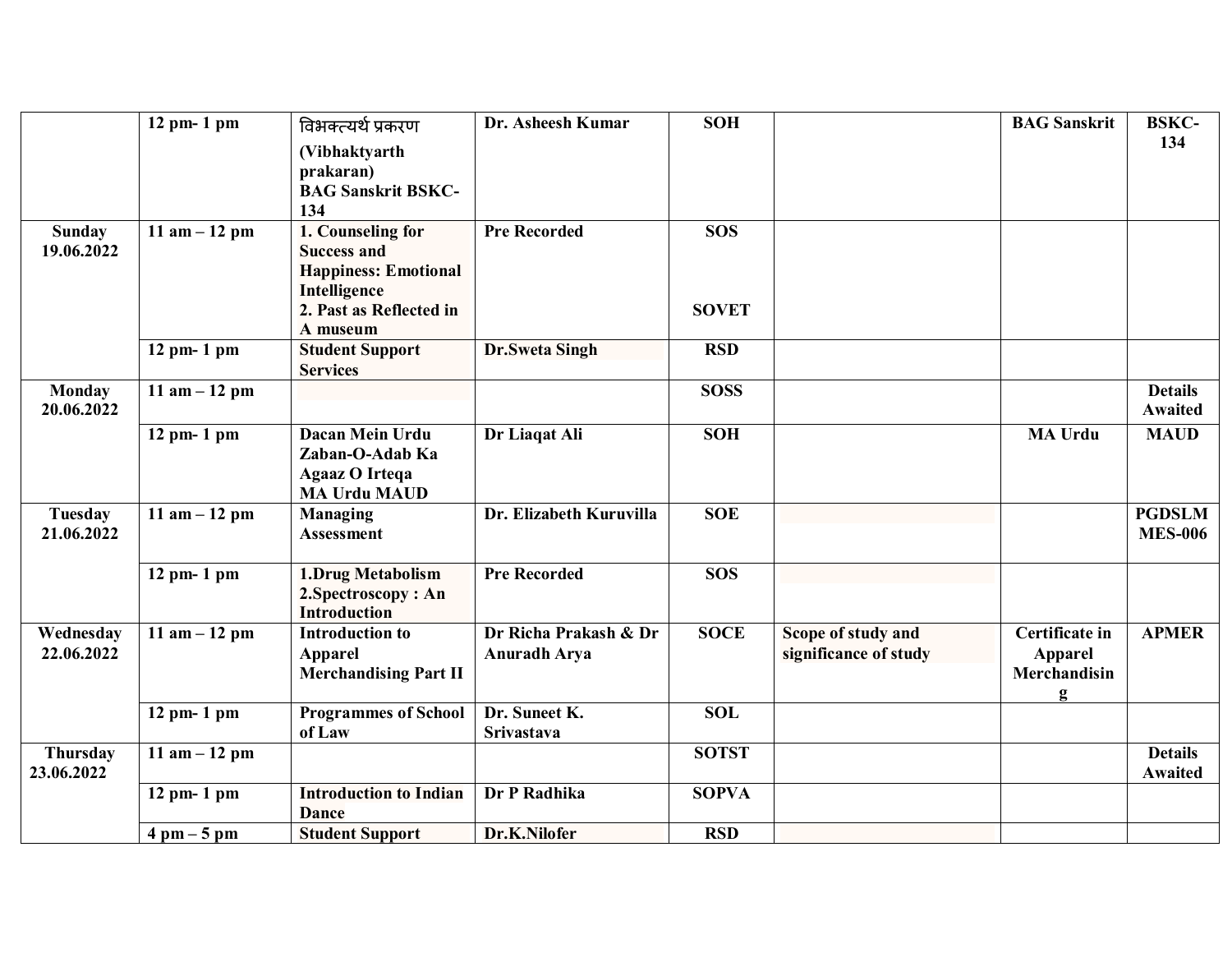|                               |                               | <b>Services</b>                                                            |                                                                   |                 |                                                                                                            |               |                                  |
|-------------------------------|-------------------------------|----------------------------------------------------------------------------|-------------------------------------------------------------------|-----------------|------------------------------------------------------------------------------------------------------------|---------------|----------------------------------|
| Friday<br>24.06.2022          | 11 $am - 12 pm$               |                                                                            |                                                                   | <b>SOSW</b>     |                                                                                                            |               | <b>Details</b><br><b>Awaited</b> |
|                               | $12$ pm- 1 pm                 |                                                                            |                                                                   | <b>SOHS</b>     |                                                                                                            |               | <b>Details</b><br><b>Awaited</b> |
| <b>Saturday</b><br>25.06.2022 | 11 $am - 12 pm$               |                                                                            |                                                                   | <b>SOGDS</b>    |                                                                                                            |               | <b>Details</b><br><b>Awaited</b> |
|                               | $12$ pm- $1$ pm               | 1.Assessment for<br>Learning<br>2. Networking and<br><b>Adult Learning</b> | <b>Pre Recorded</b>                                               | <b>SOE</b>      |                                                                                                            |               |                                  |
| <b>Sunday</b><br>26.06.2022   | 11 $am - 12 pm$               | 1. Kaisey Sikhey Raag<br>Yeman<br>2. Sugam Sangeet Ki<br>Vidha: Gazal      | <b>Pre Recorded</b>                                               | <b>SOPVA</b>    |                                                                                                            |               |                                  |
|                               | $12$ pm- 1 pm                 | <b>Student Support</b><br><b>Services</b>                                  | Dr.M.A Laskar                                                     | <b>RC</b> Noida |                                                                                                            |               |                                  |
| <b>Monday</b><br>27.06.2022   | 11 am $-12$ pm                | ग्प्तकाल की सामाजिक<br>आर्थिक एवं राजव्यवस्था<br>(Gupta Kaal ki            | Dr. Harshvardhan<br><b>Tomar</b>                                  | <b>SOSS</b>     |                                                                                                            |               |                                  |
|                               |                               | Samajik, Aarthik<br>Evam Raj vyavastha)                                    |                                                                   |                 |                                                                                                            |               |                                  |
|                               | 12 pm- 1 pm                   | <b>Aspects of Language(</b><br>An Overview)<br><b>MEG 04</b>               | Dr Rajesh Kumar                                                   | <b>SOH</b>      |                                                                                                            | <b>MEG 04</b> | <b>MEG 04</b>                    |
| <b>Tuesday</b><br>28.06.2022  | 11 $am - 12 pm$               |                                                                            |                                                                   | <b>SOCIS</b>    |                                                                                                            |               | <b>Details</b><br><b>Awaited</b> |
|                               | $12$ pm- 1 pm                 | 1. Photosynthesis<br>2. Oceanography for<br>Geographers                    |                                                                   | <b>SOS</b>      |                                                                                                            |               |                                  |
| Wednesday<br>29.06.2022       | $\overline{11}$ am - 11.30 am | <b>Journey from</b><br><b>Sediment to</b><br><b>Sedimentary Rocks</b>      | <b>Prof. Meenal Mishra</b><br>Prof. R. Baskar<br>Dr. Kakoli Gogoi | <b>SOS</b>      | Will discuss about source of<br>sediments, mode of origin,<br>process of formation of<br>sedimentary rocks | <b>BSCG</b>   | <b>BGYCT-</b><br>135             |
|                               | $11.30am - 12pm$              | <b>Mineral Exploration</b>                                                 | Prof. Meenal Mishra<br>Prof. R. Baskar                            | <b>SOS</b>      | Will<br>discuss<br>exploration<br>methods<br>that<br>involve                                               | <b>BSCG</b>   | <b>BGYET-</b><br>141             |